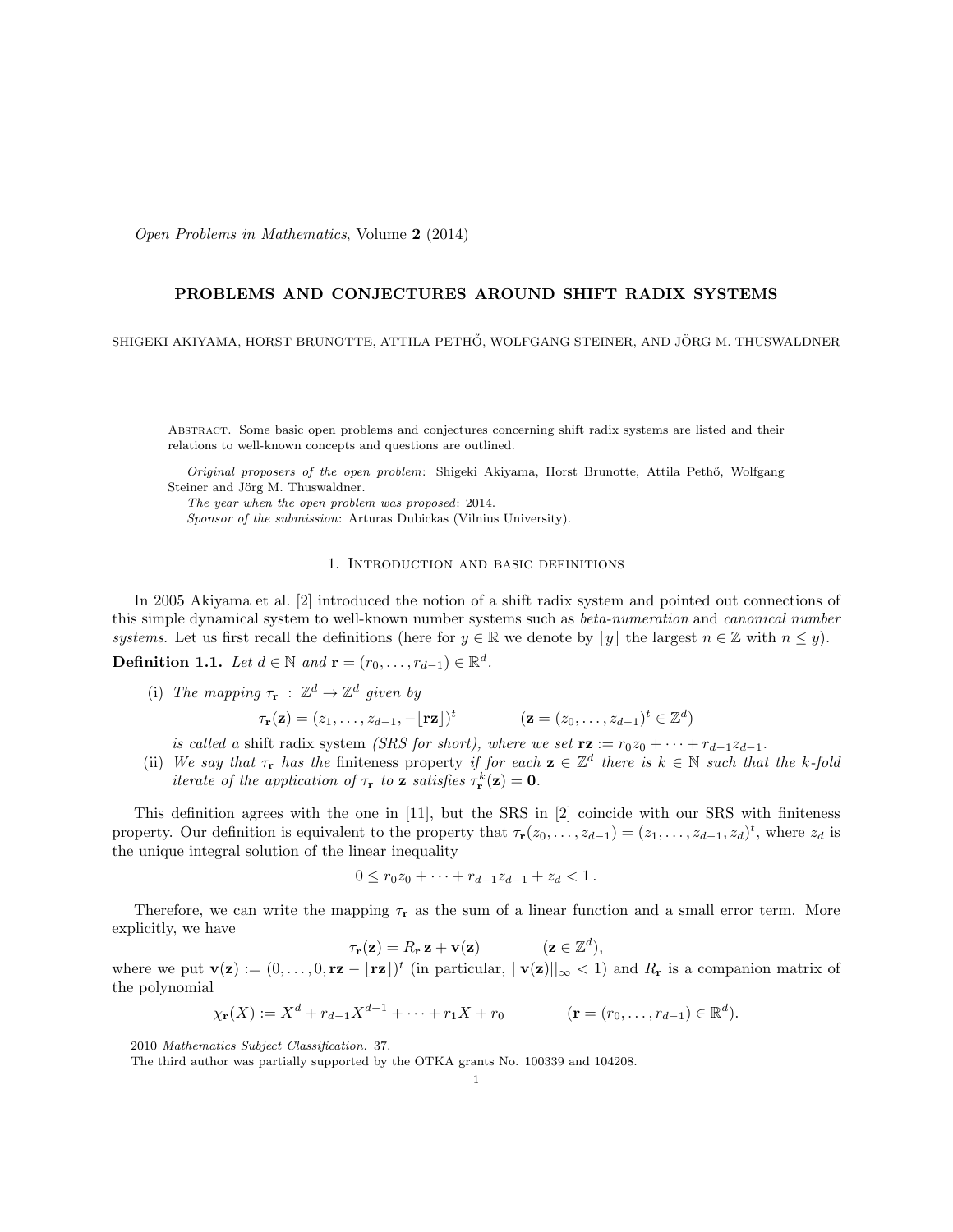Since  $\chi_{\mathbf{r}}$  agrees with the characteristic polynomial of the linear recurrence

$$
z_n = -r_{d-1}z_{n-1} - \cdots - r_0z_{n-d},
$$

SRS is viewed as an almost linear recurrence.

SRS and their relation to beta-numeration seem to have appeared for the first time in Hollander's PhD thesis [15] in 1996; two years earlier Vivaldi [26] had studied similar mappings in his detailed investigation of discretized rotations (see also Reeve-Black and Vivaldi [22]). The dynamical aspects of SRS are described in a broader context by Barat et al. [9].

The aim of the present paper is to provide a concise list of open problems and conjectures concerning SRS thereby extending work of the first [1] and the third authors [21, Section 6]. The reader is referred to [17] for detailed background information, illustrations and algorithms.

## 2. Problems and conjectures

The following sets play a central role in the study of various aspects of SRS.

Definition 2.1. For  $d \in \mathbb{N}$  set

$$
\mathcal{D}_d := \left\{ \mathbf{r} \in \mathbb{R}^d \; : \; \forall \mathbf{z} \in \mathbb{Z}^d \, \exists k \in \mathbb{N} \, \exists \ell \in \mathbb{N}_{>0} : \tau_\mathbf{r}^k(\mathbf{z}) = \tau_\mathbf{r}^{k+\ell}(\mathbf{z}) \right\} \quad and
$$
  

$$
\mathcal{D}_d^{(0)} := \left\{ \mathbf{r} \in \mathbb{R}^d \; : \; \tau_\mathbf{r} \text{ is an SRS with finiteness property} \right\}.
$$

Our fundamental open problem can roughly be described in the following way:

**Problem 2.2.** Give a complete description of  $\mathcal{D}_d$  and  $\mathcal{D}_d^{(0)}$  $d_d^{(0)}$  for each  $d \geq 2$ .

In the sequel we break up Problem 2.2 into several subproblems and conjectures. Computational experiments suggest the following (cf. [21]):

**Problem 2.3.** Prove that  $\mathbf{r} \in \mathcal{D}_d^{(0)} \cap \mathbb{Q}^d$  cannot be verified in polynomial time. Is it true that this problem does not belong to the NP complexity class?

SRS are closely related to number systems:

- For an algebraic integer  $\beta > 1$  the restriction of the *beta-transformation*  $T_\beta$  to  $\mathbb{Z}[\beta]$  is conjugate to an SRS associated to a parameter defined by  $\beta$ .
- Akiyama et al. [5] investigated number systems with rational bases and established relations of these number systems to Mahler's  $\frac{3}{2}$ -problem (cf. [20]). These number systems can also be regarded as special cases of SRS (see Steiner and Thuswaldner [25]) and there seem to be relations between the  $\frac{3}{2}$ -problem and the length of SRS tiles (see below) associated with  $\tau_{-2/3}$ .
- The backward division mapping used to define canonical number systems<sup>1</sup> is conjugate to  $\tau_r$  for certain parameters r; thus, characterizing all bases of canonical number systems is a special case of describing certain vectors  $\mathbf{r} \in \mathbb{Q}^d$  giving rise to SRS with finiteness property (cf. Akiyama et al. [2]).

<sup>1</sup> In [16] the term "complete base" was coined.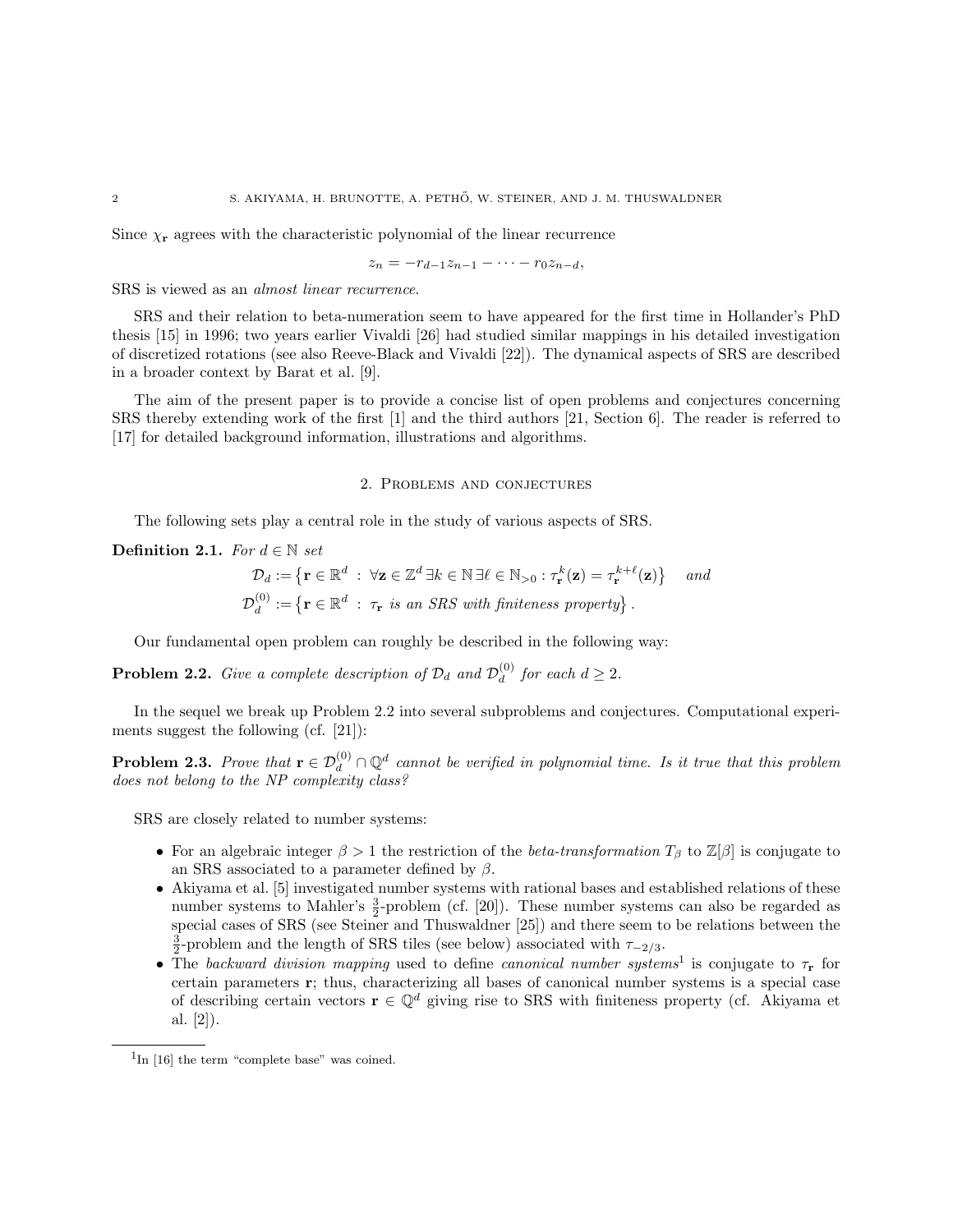**Problem 2.4.** Characterize all parameters **r** for which the digits of the underlying number systems gives a language of a sofic shift (see [18] for the definition).

The Schur-Cohn region  $\mathcal{E}_d$  (see Schur [24]) is the set of all vectors  $\mathbf{r} \in \mathbb{R}^d$  which define a contractive polynomial  $\chi_{\mathbf{r}}$ .

Conjecture 2.5. We have  $\mathcal{D}_d^{(0)} \subset \mathcal{E}_d$ .

This conjecture has only been settled for  $d \in \{1, 2, 3\}$  (see [4, 14]).

**Problem 2.6.** What is the measure of  $\mathcal{D}_{d}^{(0)}$  $\mathcal{D}_d^{(0)}$ ? What can we say about the topology of  $\mathcal{D}_d^{(0)}$  $\binom{0}{d}$ ? What is the Hausdorff dimension of the boundary of  $\mathcal{D}_d^{(0)}$  $\frac{d}{d}$  ?

These problems have only been settled for  $d = 1$ .

Results on the topology of  $\mathcal{D}_2^{(0)}$  are given by Weitzer [27], in particular, he showed that  $\mathcal{D}_2^{(0)}$  is neither connected nor simply connected, and explicitly exhibited "holes" and components. It would be interesting to prove the following conjecture.

**Conjecture 2.7.** The fundamental group of  $\mathcal{D}_3^{(0)}$  is non-trivial, i.e., it has a handle.

The following task was put forward and commented in [21].

**Problem 2.8.** Given  $\mathbf{r} \in \mathcal{E}_d \cap \mathbb{Q}^d$ , is  $\mathbf{r} \in \mathcal{D}_d$  algorithmically decidable?

Periodicity of the orbits on  $\partial \mathcal{D}_d$  is an open problem even in dimension 2. For instance, the special case  $(1, \lambda) \in \partial \mathcal{D}_2$  can be expressed in the following simple arithmetical form:

Conjecture 2.9. Let  $\lambda \in \mathbb{R}$  be such that  $-2 < \lambda < 2$ . Further, let  $a_0, a_1 \in \mathbb{Z}$  and define

$$
a_{n+1} := -a_{n-1} - \lfloor \lambda a_n \rfloor \qquad (n \ge 1).
$$

Then the sequence  $a_0, a_1, a_2, \ldots$  is periodic.

Some partial results have been obtained in [3] (see also [19, 6]). A weaker conjecture is that for any  $\lambda$ there exist infinitely many non-symmetric periodic orbits.

A remarkable conjecture of Schmidt [23] can be reformulated more generally in terms of the ultimate periodicity of  $\tau_r$ , where r belongs to the hypersurface

> $E_d^{(\mathbb{C})}$  $d_d^{(\mathbb{C})} := \{ \mathbf{r} \in \partial \mathcal{E}_d : R_{\mathbf{r}} \text{ has a non-real eigenvalue of modulus } 1 \}.$

**Problem 2.10.** For which  $\mathbf{r} \in E_d^{(\mathbb{C})}$  $\frac{d^{(C)}}{d}$  is each orbit of  $\tau_r$  ultimately periodic, in particular the orbit of  $(1, 0, \ldots, 0)^t$  ?

For particular orbits addressed in Problem 2.10 we suspect the following more explicit result.

Conjecture 2.11. Let  $\mathbf{r} \in E_d^{(\mathbb{C})}$  $\frac{d^{(1)}(t)}{dt}$  be such that  $\chi_{\mathbf{r}}$  is irreducible. Let s be the number of pairs of complex conjugate roots  $(\alpha, \bar{\alpha})$  of  $\chi_{\mathbf{r}}$  with  $|\alpha| = 1$ . Then every orbit of  $(1, 0, \ldots, 0)^t$  under  $\tau_{\mathbf{r}}$  is periodic if  $s \in \{1, 2\}$ , and there exist **r** such that the orbit of  $(1, 0, \ldots, 0)^t$  is aperiodic if  $s \geq 3$  (see also [12], [13]).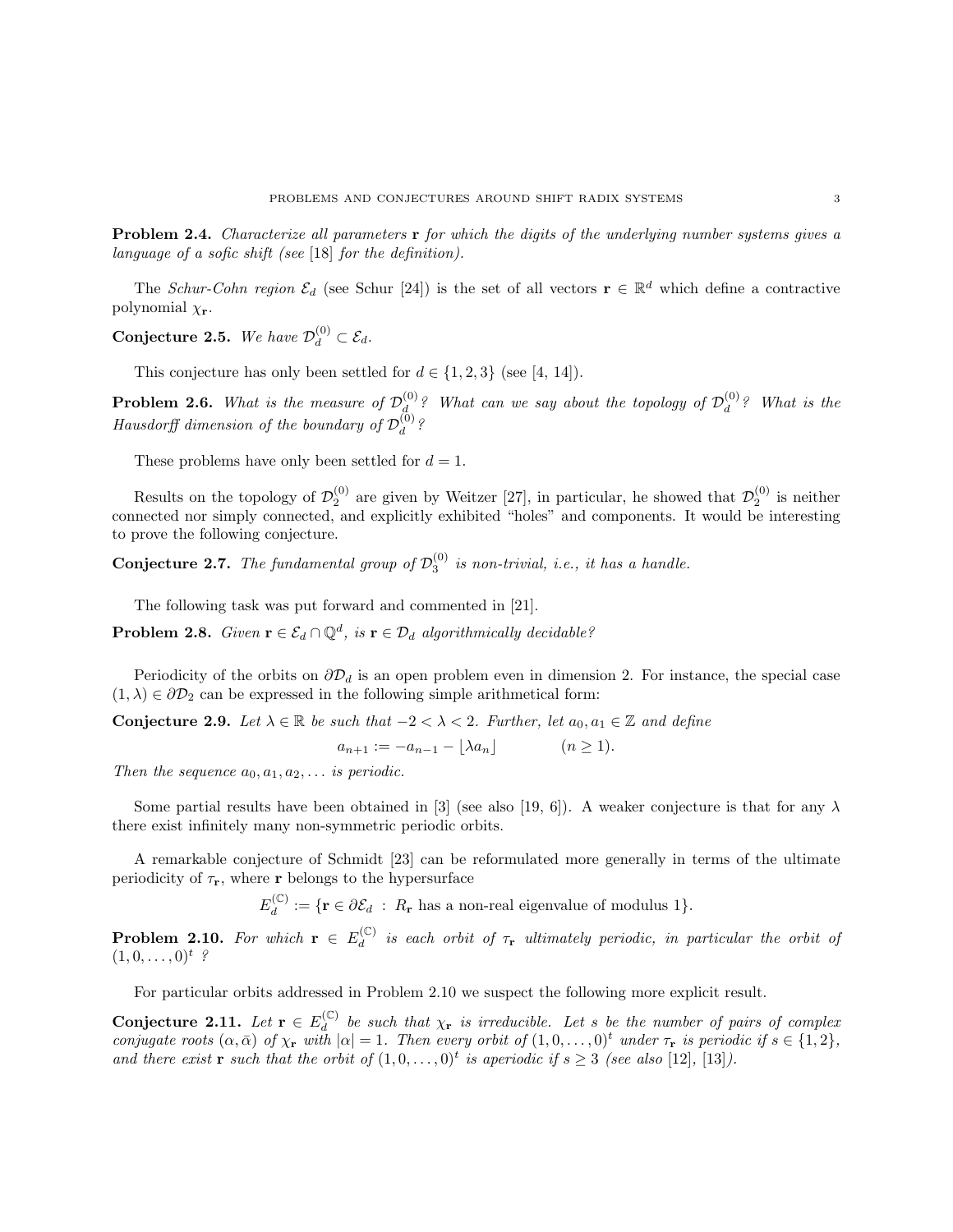SRS also admit a geometric theory, in particular, it is possible to define so-called *SRS tiles* (see Berthé et al. [11]). In the sequel we assume  $r_0 \neq 0$ .

**Definition 2.12.** Let  $\mathbf{r} = (r_0, \ldots, r_{d-1}) \in \mathcal{E}_d$  and  $\mathbf{z} \in \mathbb{Z}^d$  be given. The set

$$
\mathcal{T}_{\mathbf{r}}(\mathbf{z}) = \lim_{n \to \infty} \, R_{\mathbf{r}}^n \; \tau_{\mathbf{r}}^{-n}(\{\mathbf{z}\})
$$

is called the SRS tile associated with  $\mathbf{r}$ ; here the limit is taken with respect to the Hausdorff metric.

A tiling is a collection of compact sets covering  $\mathbb{R}^d$  with zero measure overlaps (see [25]). SRS tiles are conjectured to induce tilings of their representation spaces. A special case of this conjecture implies the Pisot substitution conjectures (see e.g. Arnoux and Ito [7], Baker-Barge-Kwapisz [8], Barge [10]) for Pisot beta substitutions. We present two challenging tasks.

**Conjecture 2.13.** Let  $\mathbf{r} \in \mathcal{E}_d$ . Then  $\{\mathcal{T}_{\mathbf{r}}(\mathbf{z}) : \mathbf{z} \in \mathbb{Z}^d\}$  is a tiling of  $\mathbb{R}^d$ .

**Problem 2.14.** Let  $\mathbf{r} \in \mathcal{E}_d$  and  $\mathbf{z} \in \mathbb{Z}^d$ . Give criteria for  $\mathcal{T}_{\mathbf{r}}(\mathbf{z})$  being the closure of its interior.

Finally, we state a problem related to the connectivity of the so-called central SRS tiles  $\mathcal{T}_r(\mathbf{0})$ .

Problem 2.15. Describe the Mandelbrot sets

$$
\{ \mathbf{r} \in \mathcal{E}_d \; : \; \mathcal{T}_{\mathbf{r}}(\mathbf{0}) \; \text{ is connected} \}
$$

for  $d \geq 2$ .

## **REFERENCES**

- [1] S. Akiyama, Finiteness and periodicity of beta expansions number theoretical and dynamical open problems, Actes des rencontres du CIRM, 1 (2009), pp. 3–9.
- [2] S. AKIYAMA, T. BORBÉLY, H. BRUNOTTE, A. PETHŐ, AND J. M. THUSWALDNER, *Generalized radix representations and* dynamical systems. I, Acta Math. Hungar., 108 (2005), pp. 207–238.
- [3] S. AKIYAMA, H. BRUNOTTE, A. PETHŐ, AND W. STEINER, Periodicity of certain piecewise affine planar maps, Tsukuba J. Math., 32 (2008), pp. 197–251.
- [4] S. AKIYAMA, H. BRUNOTTE, A. PETHŐ, AND J. M. THUSWALDNER, Generalized radix representations and dynamical systems. II, Acta Arith., 121 (2006), pp. 21–61.
- [5] S. AKIYAMA, C. FROUGNY, AND J. SAKAROVITCH, Powers of rationals modulo 1 and rational base number systems, Israel J. Math., 168 (2008), pp. 53–91.
- [6] S. AKIYAMA AND A. PETHŐ, *Discretized rotation has infinitely many periodic orbits*, Nonlinearity, 26 (2013), pp. 871–880.
- [7] P. Arnoux and S. Ito, Pisot substitutions and Rauzy fractals, Bull. Belg. Math. Soc. Simon Stevin, 8 (2001), pp. 181–207. Journées Montoises d'Informatique Théorique (Marne-la-Vallée, 2000).
- [8] V. Baker, M. Barge, and J. Kwapisz, Geometric realization and coincidence for reducible non-unimodular Pisot tiling spaces with an application to  $\beta$ -shifts, Ann. Inst. Fourier (Grenoble), 56 (2006), pp. 2213–2248. Numération, pavages, substitutions.
- [9] G. BARAT, V. BERTHÉ, P. LIARDET, AND J. THUSWALDNER, *Dynamical directions in numeration*, Ann. Inst. Fourier (Grenoble),  $56$   $(2006)$ , pp. 1987–2092. Numération, pavages, substitutions.
- [10] M. Barge, Pure discrete spectrum for a class of one-dimensional substitution tiling systems, arXiv:1403.7826.
- [11] V. BERTHÉ, A. SIEGEL, W. STEINER, P. SURER, AND J. M. THUSWALDNER, Fractal tiles associated with shift radix systems, Adv. Math., 226 (2011), pp. 139–175.
- [12] D. W. Boyd, Salem numbers of degree four have periodic expansions, in Théorie des nombres (Quebec, PQ, 1987), de Gruyter, Berlin, 1989, pp. 57–64.
- [13] , On the beta expansion for Salem numbers of degree 6, Math. Comp., 65 (1996), pp. 861–875.
- [14] H. BRUNOTTE, P. KIRSCHENHOFER, AND J. M. THUSWALDNER, Contractivity of three dimensional shift radix systems with finiteness property, J. Differ. Equations Appl., 18 (2012), pp. 1077–1099.